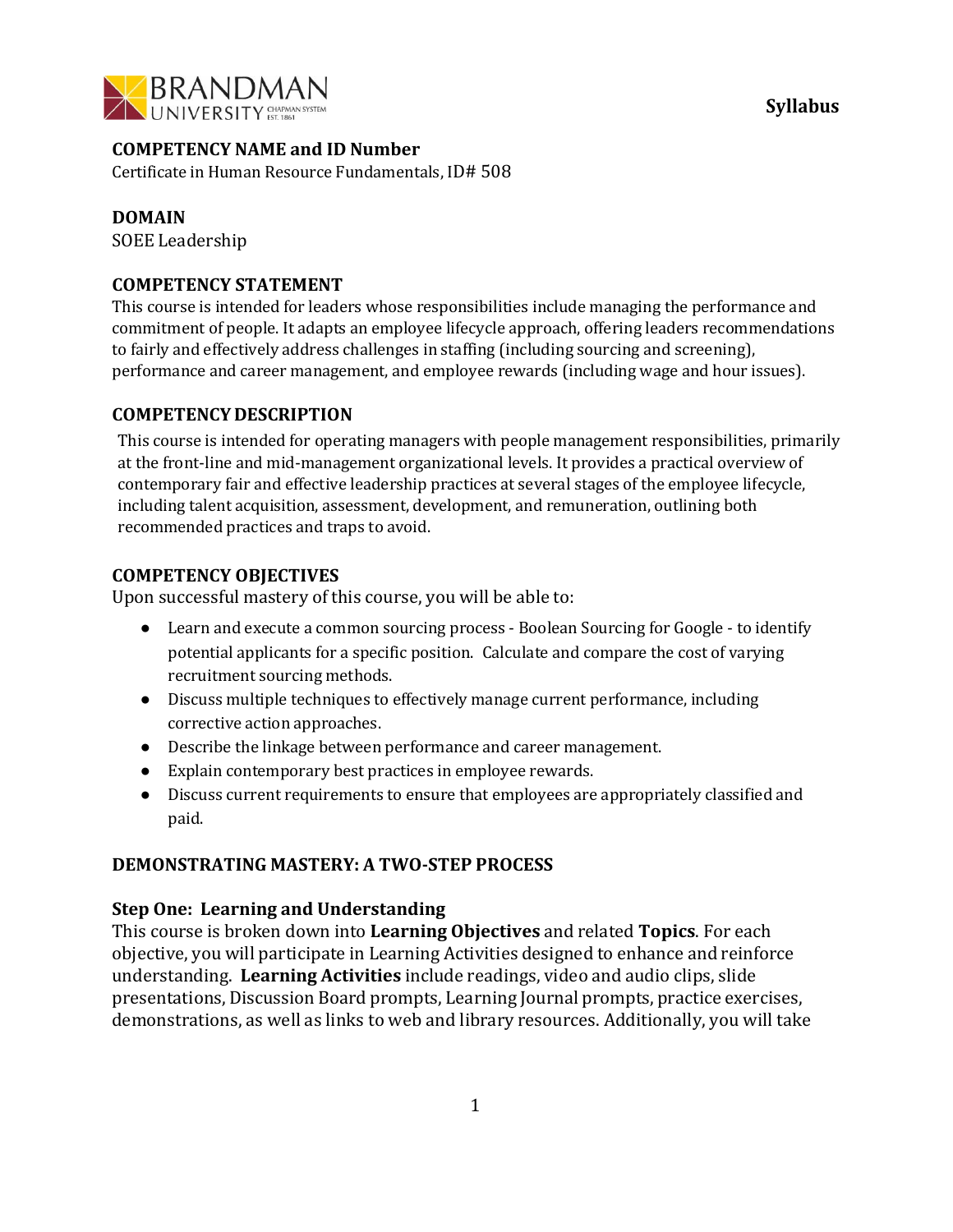quizzes to assure that you are on track and gaining knowledge and skills to build toward mastery.

As you progress through the course you will come across **Milestone Activities**. In these activities, the tutorial faculty member will ask you to respond to a question or series of questions that promote a deeper understanding of the topics covered in the Learning Objective. In addition, the question(s) will ask you to apply lessons learned from specific course content. The faculty-student interaction for each Milestone must be academic in nature.

For this course, you must substantively participate and interact with tutorial faculty at least **four times through Milestone Activities**. For a definition of substantive participation, please see the rubric located in the Milestone Activities. The Final Assessment will only be unlocked after the tutorial faculty confirms that your responses to Milestone Activity prompts are academically related and substantive. As you read through the content in the course, you can identify these Milestone Activities by the title of the Learning Activity, which is denoted as "Milestone." Some objective(s) may have more than one Milestone Activity to complete.

The tutorial faculty will respond to your Milestone posts within 24 - 72 hours depending upon the tutorial faculty's published schedule of office hours, vacation days and holidays. In the response to your initial and subsequent posts to a Milestone Activity, you may be asked to respond to additional questions. Specifically, the tutorial faculty will review your responses to confirm that you have substantively participated for each of the designated Milestones.

# **Course Structure**

The table below details the Learning Objectives along with their corresponding Topics and Milestone Activities, which are supported by Learning Activities and quizzes.

| <b>Objectives</b>                                                                                                                                                                                                           | <b>Topics</b>                                                                                                                                                                                                                                                        |
|-----------------------------------------------------------------------------------------------------------------------------------------------------------------------------------------------------------------------------|----------------------------------------------------------------------------------------------------------------------------------------------------------------------------------------------------------------------------------------------------------------------|
| Learn and execute a common sourcing<br>process - Boolean Sourcing for<br>Google - to identify potential applicants<br>for a specific position. Calculate and<br>compare the cost of varying recruitment<br>sourcing methods | Topic 1: Sourcing Methods<br>Talent Sourcing - Using Google and<br>O<br>Boolean searches<br>Calculating and Comparing Yield<br>O<br>Ratios<br>Topic 2: Metrics and Assessment of<br><b>Sourcing Methods</b><br>Calculating and Comparing Yield<br>$\Omega$<br>Ratios |
| Review the topic of Performance<br>Appraisal and discuss multiple<br>techniques to effectively manage<br>current performance, including<br>corrective action approaches                                                     | Topic 1: A review of selected current<br>performance appraisal approaches<br>An Overview of Performance<br>$\Omega$<br><b>Management and Performance</b><br>Appraisal                                                                                                |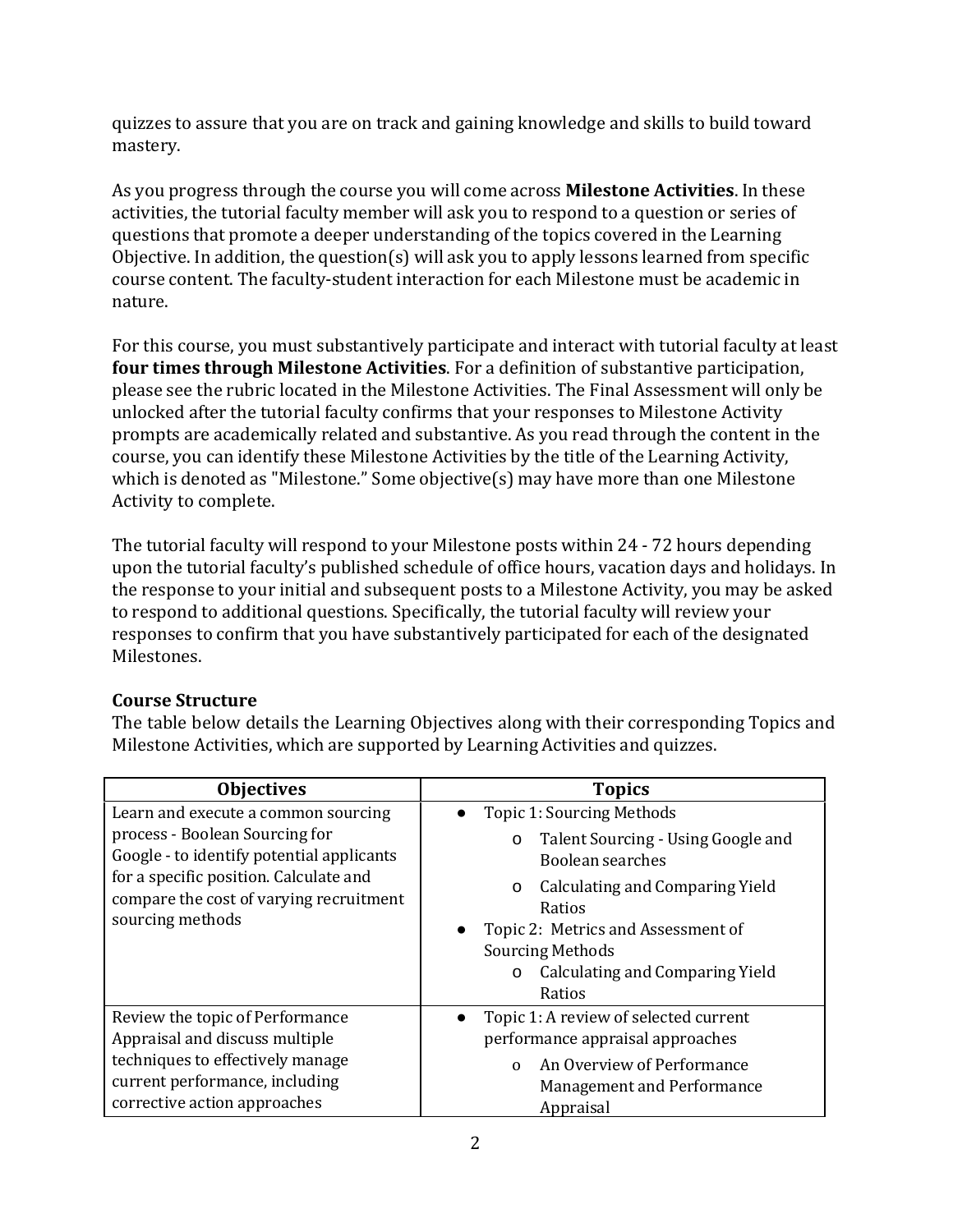|                                                                                                   | Common Performance Appraisal<br>$\mathbf{O}$<br>Approaches: Strengths and<br>Limitations<br>Topic 2: Distinguishing coaching from<br>corrective action                                                                                                                                                                                                                                                                     |
|---------------------------------------------------------------------------------------------------|----------------------------------------------------------------------------------------------------------------------------------------------------------------------------------------------------------------------------------------------------------------------------------------------------------------------------------------------------------------------------------------------------------------------------|
| Review the linkage between                                                                        | Performance Improvement<br>Topic 1: Distinguishing performance from                                                                                                                                                                                                                                                                                                                                                        |
| performance management and career<br>development.                                                 | potential<br><b>Career Development</b><br>$\mathbf 0$                                                                                                                                                                                                                                                                                                                                                                      |
| Explain contemporary best practices in<br>employee rewards                                        | Topic 1: Objectives of Organizational<br>$\bullet$<br><b>Reward Systems</b><br>Understanding the Concept of Total<br>о<br>Rewards<br>Topic 2: Base Compensation Approaches                                                                                                                                                                                                                                                 |
|                                                                                                   | <b>Base Pay Structure Alternatives</b><br>$\mathbf 0$<br>Topic 3: Incentive Compensation<br>Approaches                                                                                                                                                                                                                                                                                                                     |
|                                                                                                   | <b>Compensation Approaches to</b><br>о<br><b>Reward Performance</b>                                                                                                                                                                                                                                                                                                                                                        |
| Discuss current requirements to ensure<br>that employees are appropriately<br>classified and paid | Topic 1: Distinguishing employees from<br>$\bullet$<br>other workers<br>The Changing Definition of an<br>o<br><b>Independent Contractor</b><br>Topic 2: Distinguishing employees who<br>must be paid overtime from other<br>employees<br><b>Exempt versus Non-Exempt</b><br>O<br>Employees<br>Topic 3: The wage-hour implications of<br>hiring employees under the age of 18<br><b>Conditions of Employing Minors</b><br>O |

# **Step Two: Final Assessment**

Once you have successfully progressed through the Learning Activities, you are ready to demonstrate that you have mastered the course. In order to demonstrate mastery, you must be evaluated as proficient or exemplary on each rubric category for the corresponding performance-based assessment(paper, presentation, project, etc.). Please note that submissions may be checked for plagiarism.